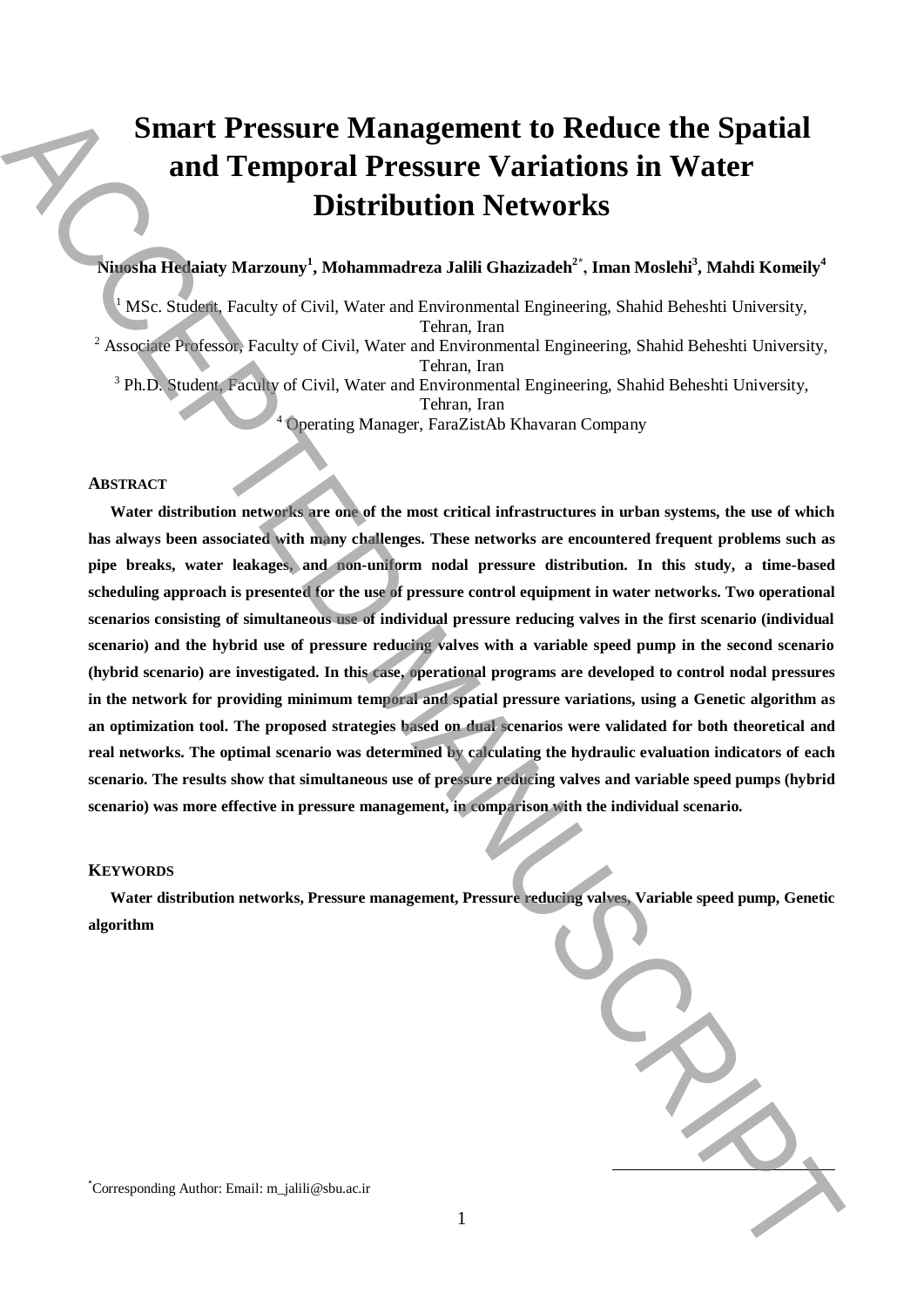## **1. Introduction**

In recent years, the importance of implementing pressure management (PM) strategies has been highlighted due to various challenges such as high pipe breakage and water leakage rates. In addition, the use of the PM methods can effectively control the insufficient, unequal, and non-uniform pressure distributions among the different nodes of each water network. PM involves a wide range of control measures, including tank water level control, partitioning of water networks into DMAs, using pumps as turbines (PAT), or variable speed pumps (VSPs), and the installation of pressure control valves including pressure-reducing valves (PRVs) [1]. The optimized location and operational schedule of PRVs have been investigated in many studies. Gupta et al. employed a multiobjective genetic algorithm (NSGA-II) to minimize the water leakage rate by determining the number, location, and setting of PRVs [2]. In regard to hybrid approaches, Gupta et al. presented a model, that optimizes both pump speed and PRV schedule in the simple branched network [3]. In the present paper, the performance of two smart PM schemes including individual (using only PRVs) and hybrid (the combined application of PRVs and VSP) scenarios has been investigated. 1. Interded on the Control of Excelsion in the CNNT, two position of Energy is the CNNT of CNNT interded on the CNNT of CNNT interded on the CNNT of CNNT interded on the CNNT of CNNT interded on the CNNT of CNNT interded

## **2. Methodology**

In this paper, the proposed methodology consists of three phases including the hydraulic simulation phase, the optimization model, and the calculation of hydraulic evaluation indicators. These three phases are interacting as illustrated in Figure 1.



**Figure 1. Flowchart of the developed methodology**

## **2.1. Hydraulic simulation phase**

The hydraulic simulation model is developed using EPANET software.

In the EPANET, two governing equations of flow continuity in nodes and the conservation of energy in closed loops are solved by the GGA<sup>2</sup> method.

## **2.2. Optimization model**

The optimization model consists of determining PRVs settings under both individual and hybrid scenarios. The optimized relative pump speed is calculated in the hybrid scenario as well. The objective function is to minimize the total pressure variations in the water network, which is defined as:

Min 
$$
f_i = \sum_{i=1}^{NPN} \sum_{t=1}^{24} (H_i^t - H^{Des})^2 * (NPN^* 24)^{-1}
$$
 (1)

 $f_1$ : Objective function,  $H^t_i$ : Pressure in node i at time t, *HDes*: Desirable pressure value to supply water network, *NPN*: Total number of nodes in the network. Furthermore, the optimization constraints are defined according to the hydraulic performance of the water network, which is denoted as:

$$
Subject\ to:\n\begin{cases}\nS_{Min} \leq S_{Set} \leq S_{Max} \\
H_{Min} \leq H_i^t\n\end{cases}
$$
\n(2)

*SMin* and *SMax:* Minimum and maximum pressure bounds, *SSet*: Set of all possible values related to each decision variable. It is noteworthy to mention that the influence of pressure violation can be calculated using the penalty theorem. The optimization process was conducted using the single-objective genetic algorithm.

#### **2.3. Hydraulic evaluation indicators**

In the third phase, a set of hydraulic evaluation indicators are defined in order to investigate the efficiency of each PM strategy including pressure variation index (PVI), hourly leakage rate, desired pressure coverage percentage (DPCP), and hydraulic failure index.

#### **3. Discussion and Results**

The PM schemes were implemented in two case studies, including a well-known benchmark (theoretical) network introduced by [4] and a real network of the I-1 zone in Mashhad city of Iran. To determine the operational schedule of time modulated PRVs and VSP, the optimal time step was determined by calculating the total optimization evaluation parameter (TOEP) according to each time step as:



**.**